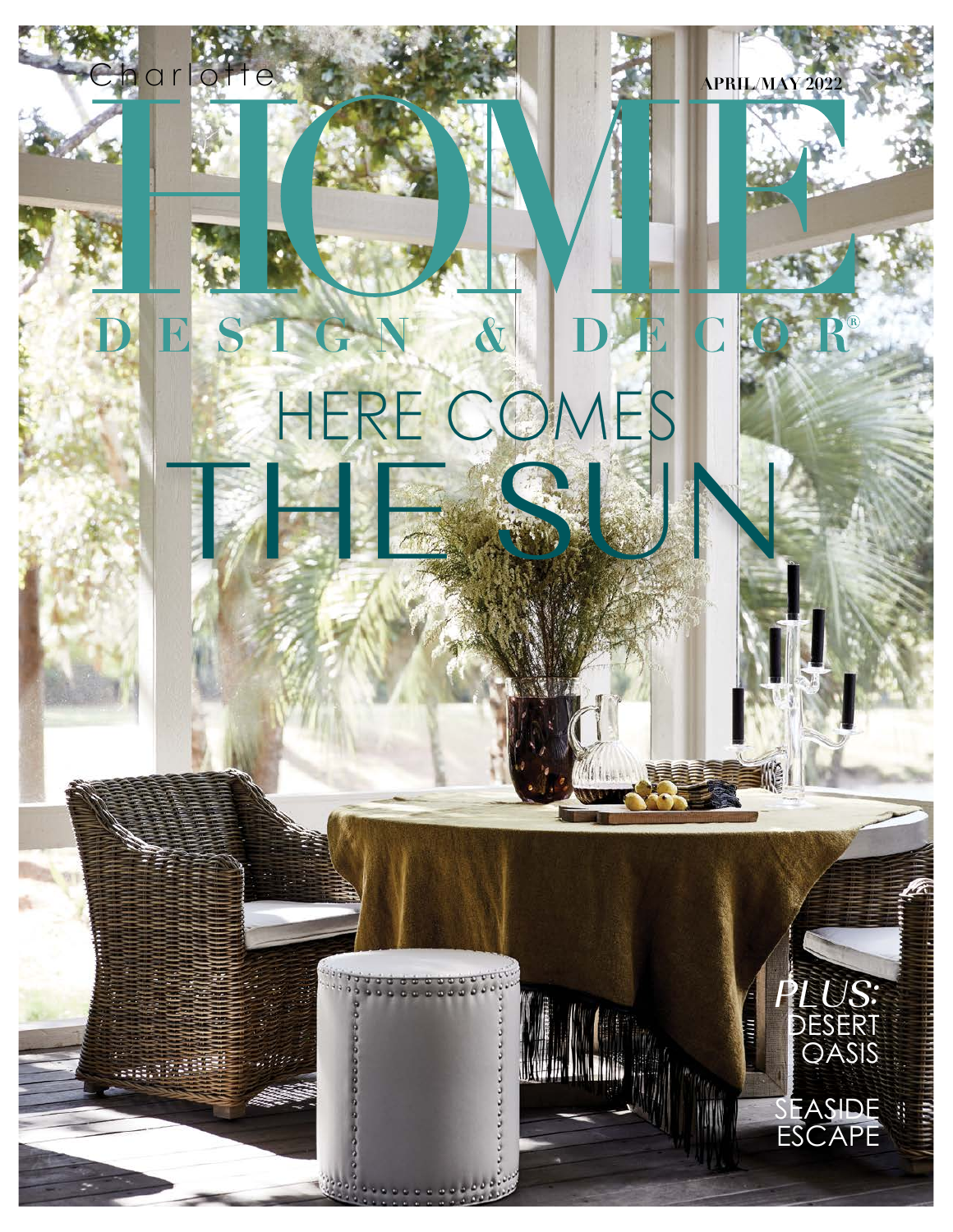# *Good Day* SUNSHINE

WHETHER YOU'RE LOUNGING BY THE POOL, RELAXING ON THE PATIO, OR CAPTURING SOME GARDEN ZEN, THESE NEW COLLECTIONS ARE EXPERTLY CRAFTED TO ENRICH YOUR OUTDOOR EXPERIENCE.

> WRITTEN BY ANNE MARIE ASHLEY PRODUCED BY ASHLEY HOTHAM COX



Founded in 1986, American design-house favorite Arhaus has been producing sustainable, highly crafted, and heirloom quality furnishings for more than two decades. Whether it's lighting or case goods, furniture or decor, quality is its number one priority. Inspired by the Greek Isles, the new Malawi Outdoor Lighting Collection features a vertical-weave design crafted from all-weather wicker and a stainless-steel frame. The results are organic yet sophisticated, elegant yet dimensional. arhaus.com.



#### **STACKING** *the* DECK

In an homage to esteemed designer Gabriella Crespi, Copenhagen furniture designer Gubi has released the Bohemian 72 Collection. Inspired by Crespi's drawings and pieces designed for private clients, the collection brings together Crespi's interest in natural materials, her fascination with stacked, sculptural forms, and her curiosity about Eastern cultures and philosophies. Designers at Gubi have used Crespi's drawings from 1972 to create an extraordinary line of rattan furnishings that includes a lounge chair, a three-seater sofa, an ottoman, and a floor lamp. By deciding to use repeating layers of vertically coiled rattan vines, which was visionary for the time, Crespi created a distinctive interpretation on lounge furniture that proves to be timeless. dwr.com.

### THE RESISTANCE

New York–based textile design studio Eskayel has debuted a new collection of fabrics that marks its first-ever performance and outdoor line. Water repellant and stain-resistant weaves are available in some of Eskayel's most popular patterns, including Dynasty in Indigo, Domenica in Notte and Bamboo Stripe, Up for Anything, and Bali Stripe. Dedicated to sustainable innovation and lasting beauty, all fabrics are digitally printed in Italy in small batches to reduce waste. eskayel.com.

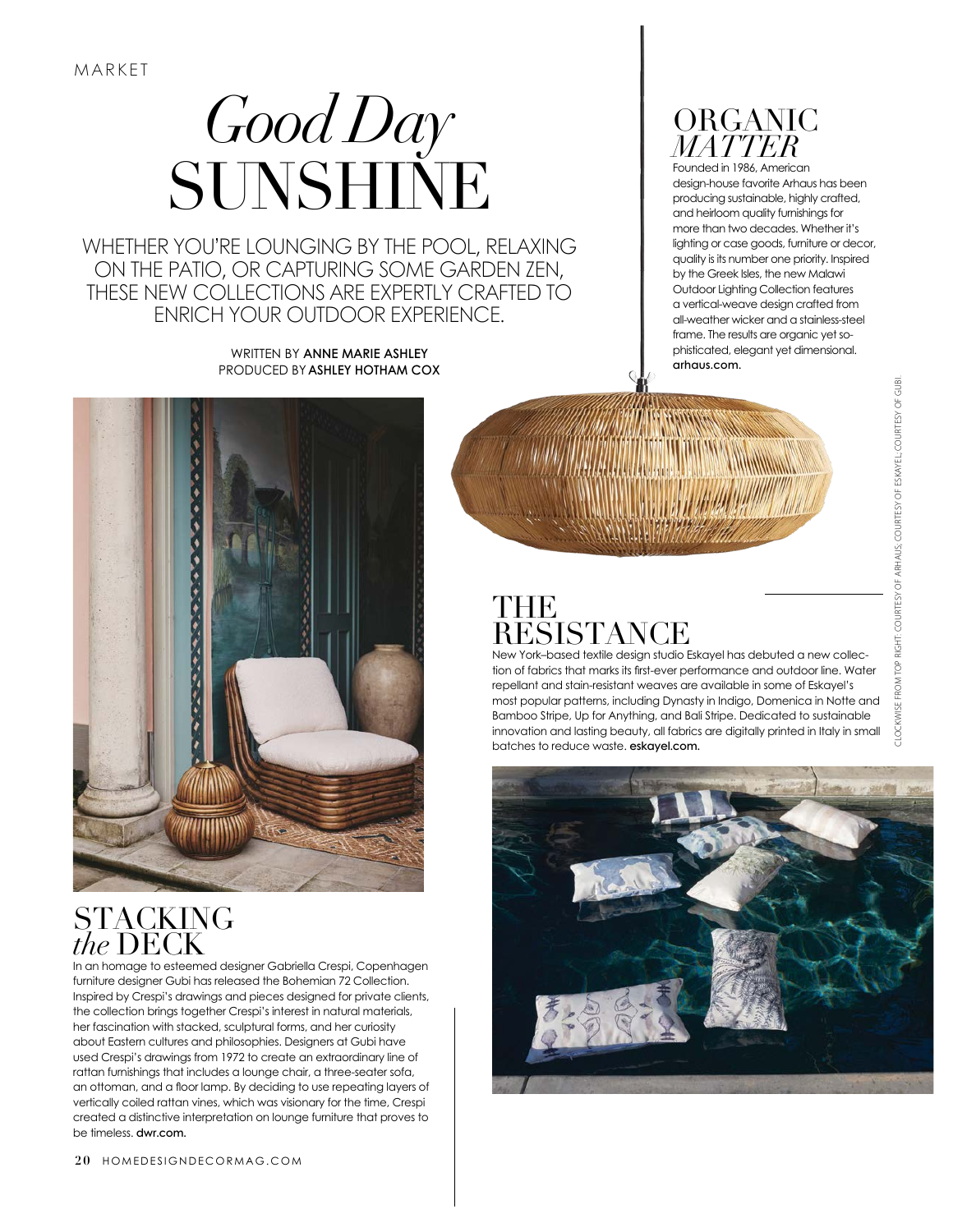# POINT *of* VIEW

Progress Lighting's Design Series has debuted a new collection by designer Jeffrey Alan Marks called the Point Dume Collection. Hailing from Southern California, Marks infuses his designs with casual livability and a cool sense of tailored design, which is evident in the new collection. "Lighting is the ultimate marriage of form and function and the most transformative element in a design project," he says. The Point Dume Collection weaves both industrial and artisanal styles in a range of forms from coastal to urban and is inspired by his two favorite places: Point Dume, California, and East Hampton, New York. Mixing metal reminiscent of corrugated rooflines with traditional lines and natural materials, the collection is simultaneously original and comfortingly familiar. progresslighting.com.



## GOOD *VIBRATIONS*

The Spring and Summer Collection from Designers Guild is brimming with dynamic and vibrant modern prints and weaves, resulting in a truly sophisticated but practical outdoor collection. Savine includes original marbleized and textured prints that are new to Designers Guild, as well as iconic favorites that are familiar and treasured. Dotted with stripes and florals, offerings range from deep and bold hues to go-with-everything neutrals in calming patterns that help relax the mind and body while sitting poolside or catching a cool breeze on the patio. thebakerloocollection.com.



#### UNDER MY *UMBRELLA*

Photographs by Slim Aarons contain vivid colors so brilliantly captured in their mundane existence that they stop viewers in their tracks. For the second year, Santa Barbara Designs will be honoring Aarons' work with a capsule collection of umbrellas inspired by three of his lesser-known works: *St. Tropez Beach, Poolside In Sotogrande,*  and *Scone Madam*. Made with high-performance, marine-grade, weather-tested materials intended to withstand the most extreme weather, Santa Barbara umbrellas are not just another pretty face though that they are, as well. The American Icon Collection Part II features bright colors, fanciful scallops, classic combinations, and a few simple forms. santabarbaradesigns.com.

La sinha la filla di La Casillo A

## *MAUI* WOWIE

Founded in 2006 by two childhood friends, outdoor furniture house Kannoa set out to build a company based on four pillars: design, functionality, durability, and harmony. Offering all their products in twenty brilliant colors that seem at-home in the Miami-based design house, Kannoa's creative vision puts people first. The new ergonomically designed Maui Leisure Chair is a statement in its form but delivers on comfort as well. On its own or paired with the cleverly

designed ottoman that slips underneath when not in use, the Maui features modern lines with a clean look and offers the durability of all-weather material and a powder-coated aluminum frame. casualtrade.com.